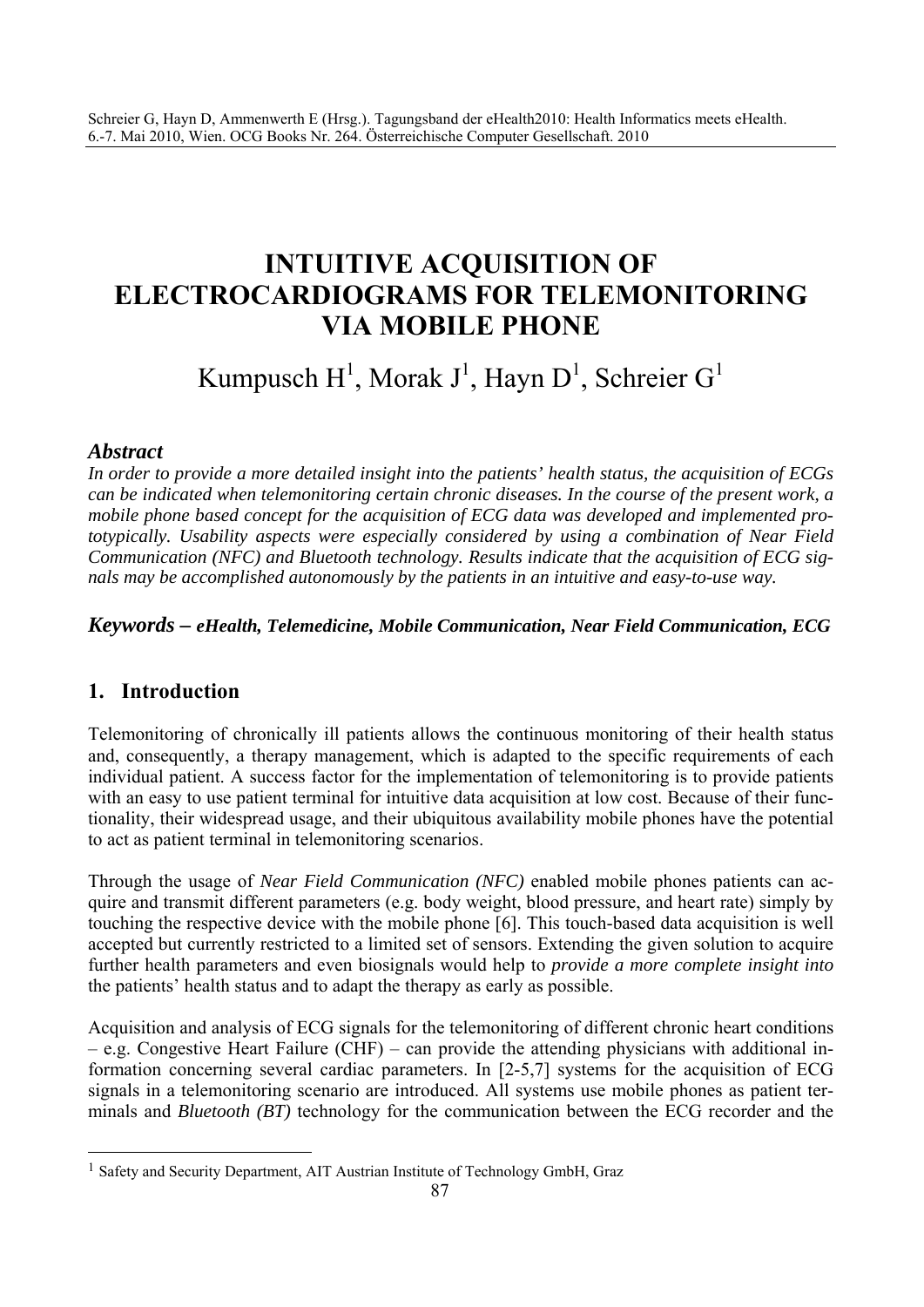mobile phone. Most of the systems require the application of adhesive electrodes to the chest. The ECG quality strongly depends on the patients' ability to apply the electrodes correctly, which may pose a problem for daily usage in a telemonitoring scenario. Furthermore, ECG recorders seem to be too complicated to be used by the patients autonomously.

It has been the objective of the present work to:

- 1. develop a mobile phone based data acquisition concept, which supports the intuitive acquisition of ECG data.
- 2. implement a prototype based on this concept, which can be used autonomously by the patients at home.

# **2. Materials and Methods**

#### **2. 1. Wireless communication protocols**

Today, the most common way for sending data from a measurement device to a mobile phone based patient terminal is BT. Therefore, prior to transmitting data in between the devices they need to be paired using a PIN the user has to enter into the mobile phone. BT pairing is not an intuitive procedure and may overstrain especially elderly patients. Therefore, an alternative easy-to-use method is required.

NFC is an intuitive communication technology allowing wireless data transmission over short distances. It provides intuitive, simple, and secure communication between electronic devices and smart objects within a short range of typically two to ten centimetres [8]. Data can be exchanged either between two active devices or in between an active device and a passive Radio Frequency Identification (RFID) tag. In the second case, information (e.g. an identification number) can be written on a tag and read out by an active NFC device (e.g. mobile phone). Unfortunately, communication via NFC is rather slow and it is disconnected as soon as the devices are separated by more than a few centimetres. Therefore, transmissions of large data sets (e.g. a whole ECG file), or data streams from a measurement device to a mobile phone via NFC are not possible in a reliable way.

#### **2. 2. Combination of NFC and Bluetooth technology**

A promising way to solve the problems of getting a touch-based transmission of a large amount of data on the one hand and to comfortably pair two BT devices on the other hand is to combine these two wireless communication protocols. Currently available NFC enabled mobile phones also support BT communication. The main idea is to use the NFC protocol to read the required pairing information from an RFID tag and to establish the BT connection based on these data. The RFID tag is programmed with a special *NFC data exchange format* (NDEF) record, namely the so called "BT Record", which contains the unique connection data of the present BT module.

# **3. Results**

#### **3. 1. Data acquisition concept**

Based on the aforementioned wireless communication protocols a concept for the intuitive acquisition of ECG data for patients at home was designed and implemented. A combined blood pressure meter/ECG recorder served as measurement device. A mobile phone with a preinstalled Java 2 Mi-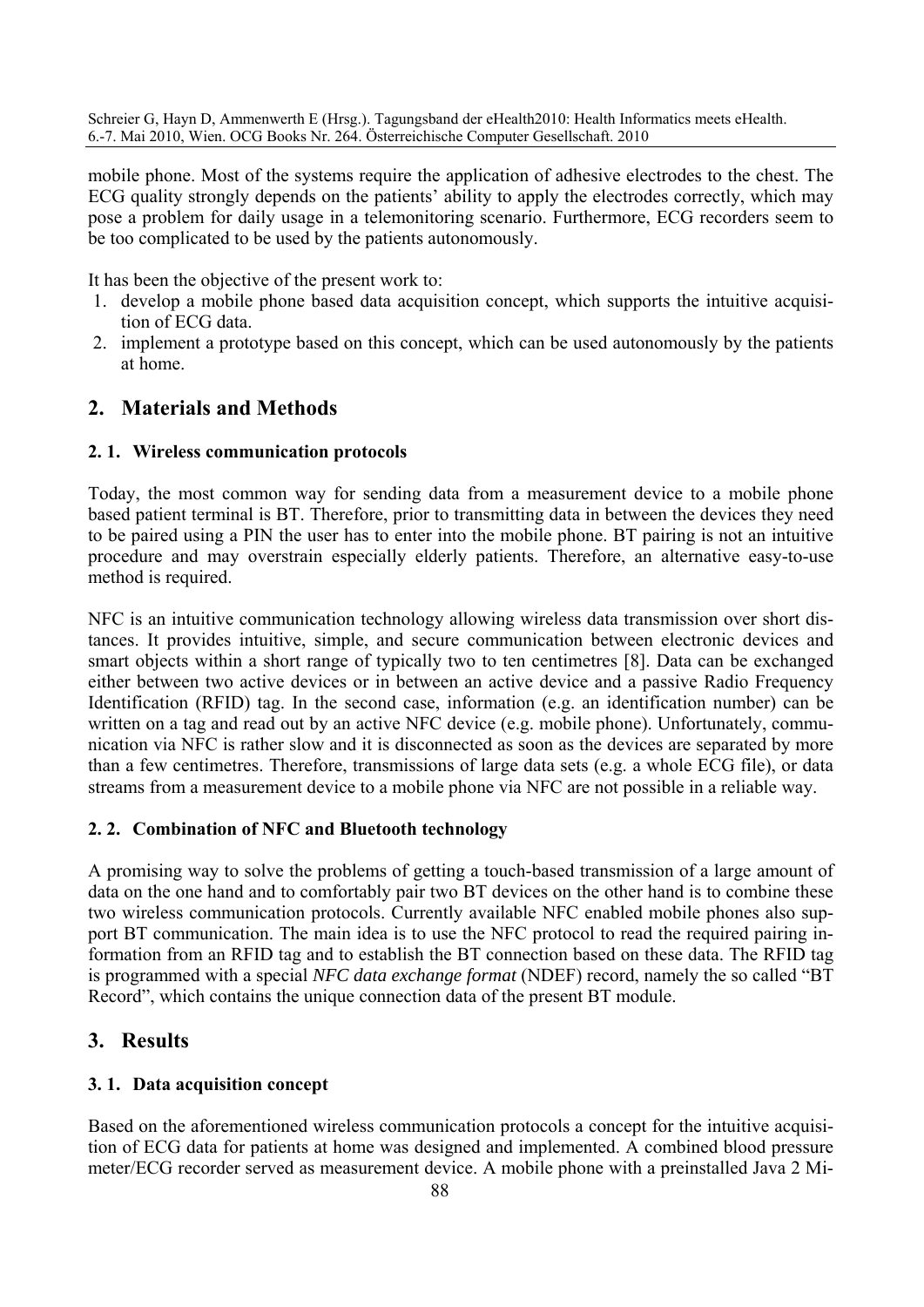

**Figure 1: Data acquisition concept.** A mobile phone based patient terminal collects data of the combined blood pressure meter/ECG recorder using NFC and BT technology.

cro Edition (J2ME) based application served as patient terminal. It collected the data of the extended blood pressure meter using NFC and BT technology. The schematic in *Figure 1* describes the components of the concept.

#### **3. 2. Data acquisition – Measurement device**

In order to simultaneously acquire the ECG (Einthoven I), systolic and diastolic blood pressure, mean arterial pressure, and heart rate, an off-the-shelf blood pressure meter (UA-767 Plus BT, A&D, Tokyo, Japan) was used and extended by the following three modifications (see *Figure 2*):

- *1.* Underneath the blood pressure meter a small case was attached that contained an analogue circuit to amplify and filter the ECG signal, a microcontroller unit (MSP430F2410, Texas Instruments, Dallas, Texas, USA), and a BT module (BNC4, Amber Wireless, Cologne, Germany).
- *2.* Three metal electrodes (left arm, right arm, driven right leg) were fixed to the cover and the backside of the casing. These electrodes were to be touched by the fingers of the left and right hand.
- *3.* An RFID tag (Mifare Standard 1K, NXP Semiconductors, Eindhoven, Netherlands) programmed with the BT record was stuck behind the cover plate right next to the display.

The system was designed to record a single channel ECG signal at a sampling rate of 125 Hz and 8 bit resolution while the user performed a blood pressure measurement. These data were streamed via BT in real time. By means of using a bidirectional BT channel the measurement device was able to receive commands from the remote component. A modification of the meter's start button allowed for starting the blood pressure measurement automatically by sending the appropriate command to the meter.

#### **3. 3. Patient terminal – NFC mobile phone + J2ME**



**Figure 2: Extended blood pressure meter.** The left arrow marks the attached case; the right arrow indicates the position of the RFID tag, the red circles mark the three metal electrodes to be touched by the patient with her/his fingers.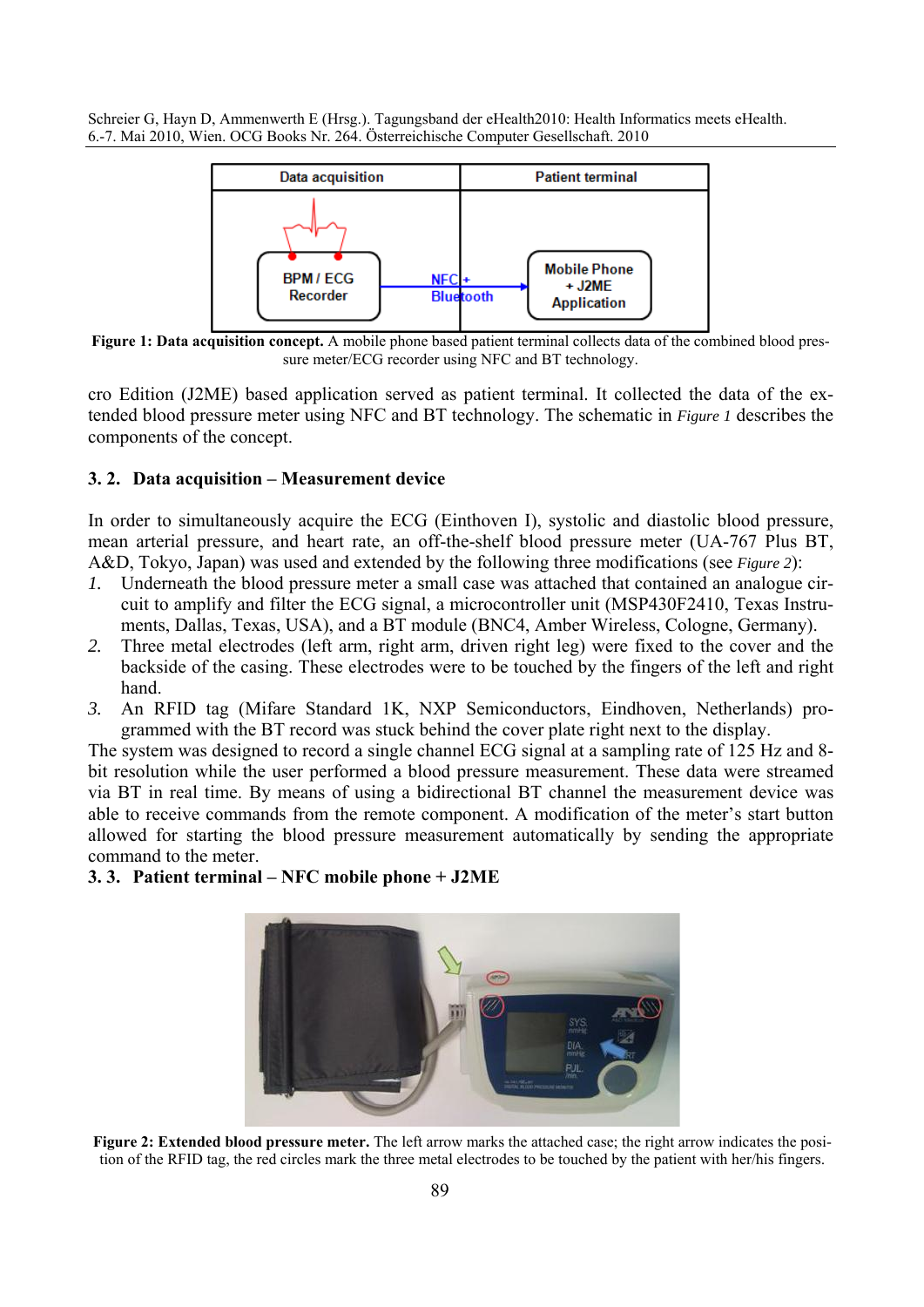A commercially available mobile phone featuring wireless communication via NFC and BT (Nokia 6212 Classic, Nokia, Espoo, Finland) served as patient terminal. A J2ME based software application was implemented on the mobile phone. The Java Specification Request (JSR) 257 and the JSR 82 were used for implementing the NFC and BT communication. The application launched automatically after touching the RFID tag, which was incorporated into the extended blood pressure meter and established the BT connection using the pairing information stored on the RFID tag.

#### **3. 4. Workflow**

For data acquisition, the RFID tag of the extended blood pressure meter had to be touched with the mobile phone. The J2ME application started automatically, read out the pairing information from the tag and established a BT connection to the blood pressure meter. Then the user was asked to put on the cuff of the blood pressure meter and to touch the ECG electrodes with her/his fingers. Next, the J2ME application sent a command to the blood pressure meter, starting the inflation of the cuff. Thereafter, blood pressure measurement and ECG recording were performed simultaneously. The data were transmitted to the mobile phone via BT. The J2ME application analysed the ECG signal and displayed a graphical representation of the current signal quality. As soon as blood pressure data were available, the recording of ECG data was stopped and the acquired data were stored on the mobile phone. The J2ME application guided the patient through the data acquisition process using a visual and acoustic interface – telling the patient which step she/he had to take next.

Several measurements and processing cycles were performed successfully in various healthy volunteers. Usability and feasibility were evaluated and potentials for improvements regarding to device and software design were identified.

# **4. Discussion**

#### **4. 1. Usability**

In order to acquire an ECG for telemonitoring purposes a patient has to accomplish two tasks:

- *1. Acquisition:* The patient has to acquire an ECG with sufficient quality, which can be interpreted by physicians. The combined blood pressure meter/ECG recorder outlined in chapter 3.2 offers the possibility to simultaneously acquire blood pressure and ECG data. The patient does not have to apply adhesive electrodes to her/his chest. She/he just has to touch the electrodes fixed on the adapted blood pressure meter. This may allow her/him to manage the acquisition of ECG data autonomously at home. However, to prove the usability of the prototype in real patients it still has to be evaluated in a clinical trial on a representative user group.
- *2. Transmission:* The patient has to transmit the acquired data from the measurement device to the patient terminal and consequently also to linked information systems (e.g. a monitoring centre). Using the presented prototype the patient can be supported in data transmission in an intuitive and easy-to-use-way.

The advantage of mobile phones compared to other patient terminal technologies are their ubiquitous availability at low cost and their mobility. Limited resources concerning memory capacity and processing power, as well as the small keypad and display are the main disadvantages of mobile phones. In the present work, the usage of NFC and BT technology completely eliminates the need to use the mobile phone's keypad for data entry. However, the limitation concerning the small dis-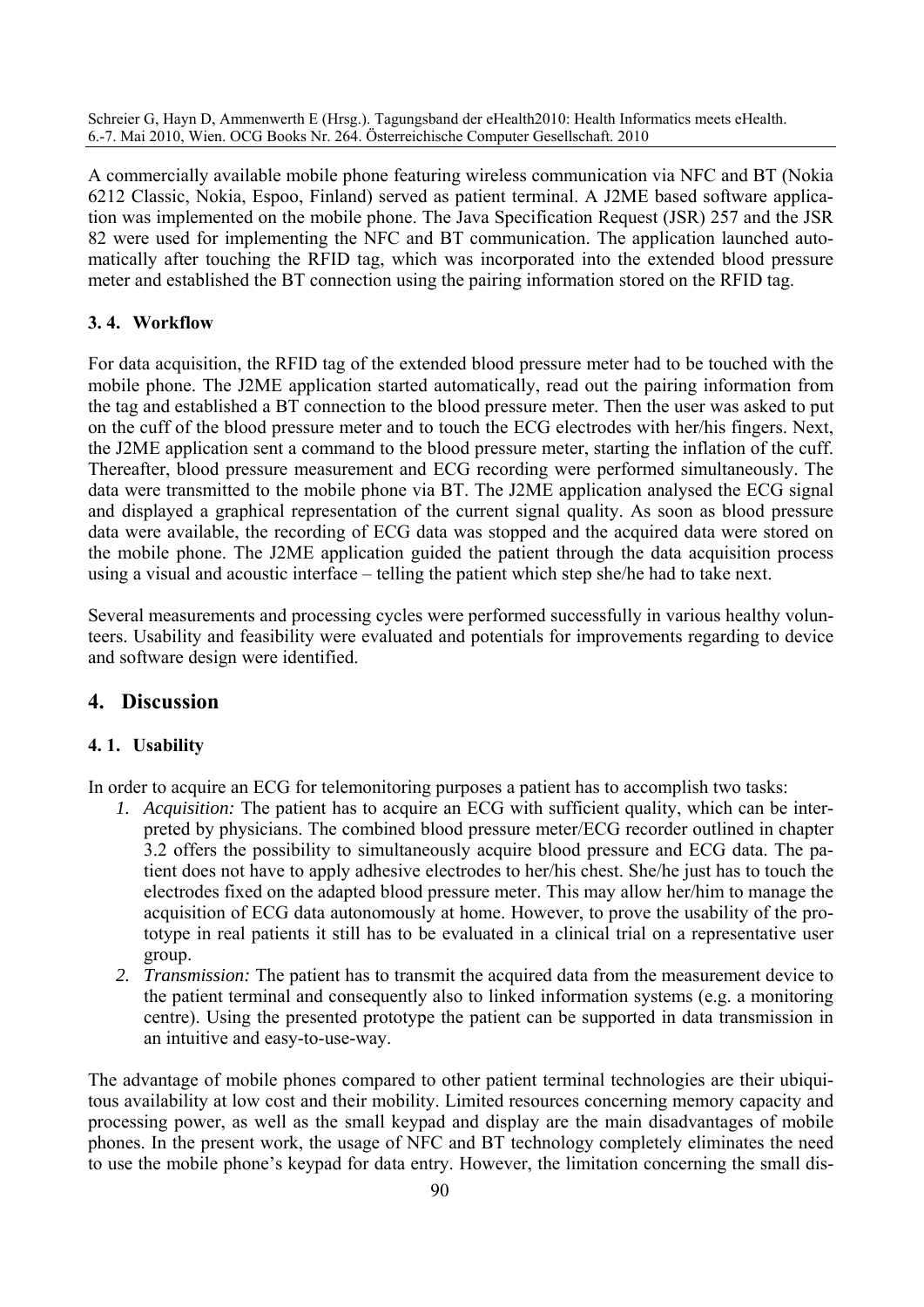play is still present, even though much (but not all) information is provided to the patients visually and acoustically.

#### **4. 2. Safety and security considerations**

Up to now, the BT connection between the measurement device and the mobile phone established via NFC is a workaround managed by a J2ME application. At the moment, this is the only way to combine a mobile phone's NFC and BT features. Unfortunately, J2ME does not support full control of the BT chip resulting in an unauthenticated and unencrypted link between measurement device and mobile phone. In order to use the system in a clinical setting an alternative way of establishing the BT connection via NFC may be required.

A promising way would be to join NFC and BT on the hardware or at least on the mobile phone's firmware/OS level. In 2007, the BT Special Interest Group (SIG) announced the new version of the BT core specification, namely BT 2.1. BT 2.1 uses NFC technology in order to automate and simplify the pairing process [1]. The only user interaction required for pairing is holding one device close to the other. Pairing can be done by reading the static pairing information out of an RFID tag or by exchanging dynamic pairing information via the NFC IP1 peer-to-peer protocol resulting in higher security. This concept is also intended to be used for setting up WIFI connections. Unfortunately BT pairing via NFC is an optional feature of BT 2.1 and mobile phones currently available only support this as a hard coded demo feature for sending images to electronic picture frames or printers. However, it is expected that in future this feature will be implemented in all BT devices.

#### **4. 3. Possible application areas**

The concept and the prototype outlined in the present work were developed in the course of the project "eT – eHealth terminal"1. The goal of the project was to develop a mobile phone based patient terminal to provide CHF patients with an easy-to-use and intuitive method to acquire data, especially ECG data, in a telemonitoring scenario. Besides the usage of the prototype in a telemonitoring scenario, additional application areas are conceivable. The presented prototype could be used as an event recorder. Patients could use it to acquire ECG signals and transmit them to e.g. a telemonitoring centre if they are not feeling well. Furthermore, the prototype could be utilised by general practitioners to acquire ECG data during house calls or visits in retirement homes.

#### **4. 4. Future prospects**

The concept described in the present work is based on the combined usage of NFC and BT technology. Only a few mobile phones currently available support both of these wireless communication protocols. As mentioned in *chapter 4.2* it is expected that future BT devices will support pairing via NFC, which may act as a catalyst for the presented concept. Compared to other approaches like the "Vitaphone VP1300 GPS-Handy"<sup>2</sup> or the "H'andy sana 210"<sup>3</sup> patients will not have to buy special mobile phones in order to acquire ECG signals autonomously at home. Instead, they can use their standard mobile phones for the intuitive acquisition of data not only from ECG recorders but also from other BT enabled sensors.

 $\overline{a}$ 

<sup>1</sup> et.ehealth-systems.at

<sup>2</sup> www.vitaphone.at

<sup>3</sup> www.handy-sana.com